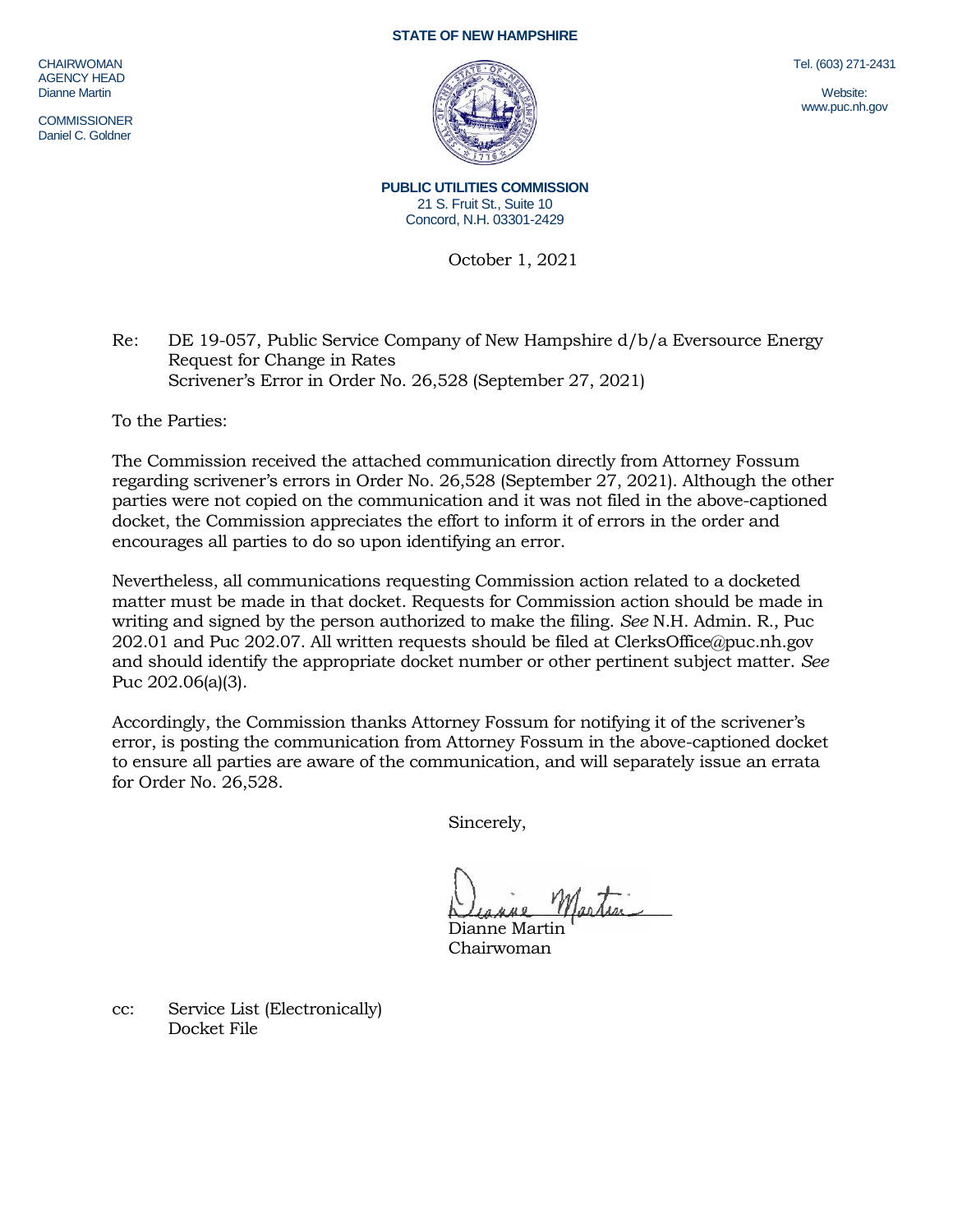DE 19-057 October 1, 2021 Page 2

**From:** Fossum, Matthew J [<matthew.fossum@eversource.com>](mailto:matthew.fossum@eversource.com) **Sent:** Thursday, September 30, 2021 10:24 AM **To:** Davis, Lori [<Lori.A.Davis@puc.nh.gov>](mailto:Lori.A.Davis@puc.nh.gov) **Subject:** RE: Order Issued in DE 19-057 PSNH d/b/a Eversource Energy

## **EXTERNAL:** Do not open attachments or click on links unless you recognize and trust the sender.

Greetings. I'm not sure how to handle this, and so I thought I might start with a message to you. Earlier this week, we received the below message with Order No. 26,528. That order denied reconsideration of Order No. 26,504 (July 30, 2021). Near the end of Order No. 26,528 it rules on a request for clarification of the date of a change required in 26,504. That clarification says "The Commission's use of the phrase 'on a going forward basis' means 'as of the date of this order,' namely, as of July 13, 2021."

I'm not aware of any order issued on July 13, 2021 by the Commission and I suspect that the reference there is intended to be the date of Order No. 26,504 – July 30, 2021.

I would rather not have to file a motion for clarification on that issue, but I will if I need to. If you have any thoughts on the best way to obtain clarity or a correction that you can share, I would appreciate them. Thanks.

Matthew

Matthew J. Fossum Senior Regulatory Counsel Eversource Energy 780 N. Commercial St. Manchester NH 03105 603-634-2961 [Matthew.Fossum@eversource.com](mailto:Matthew.Fossum@eversource.com)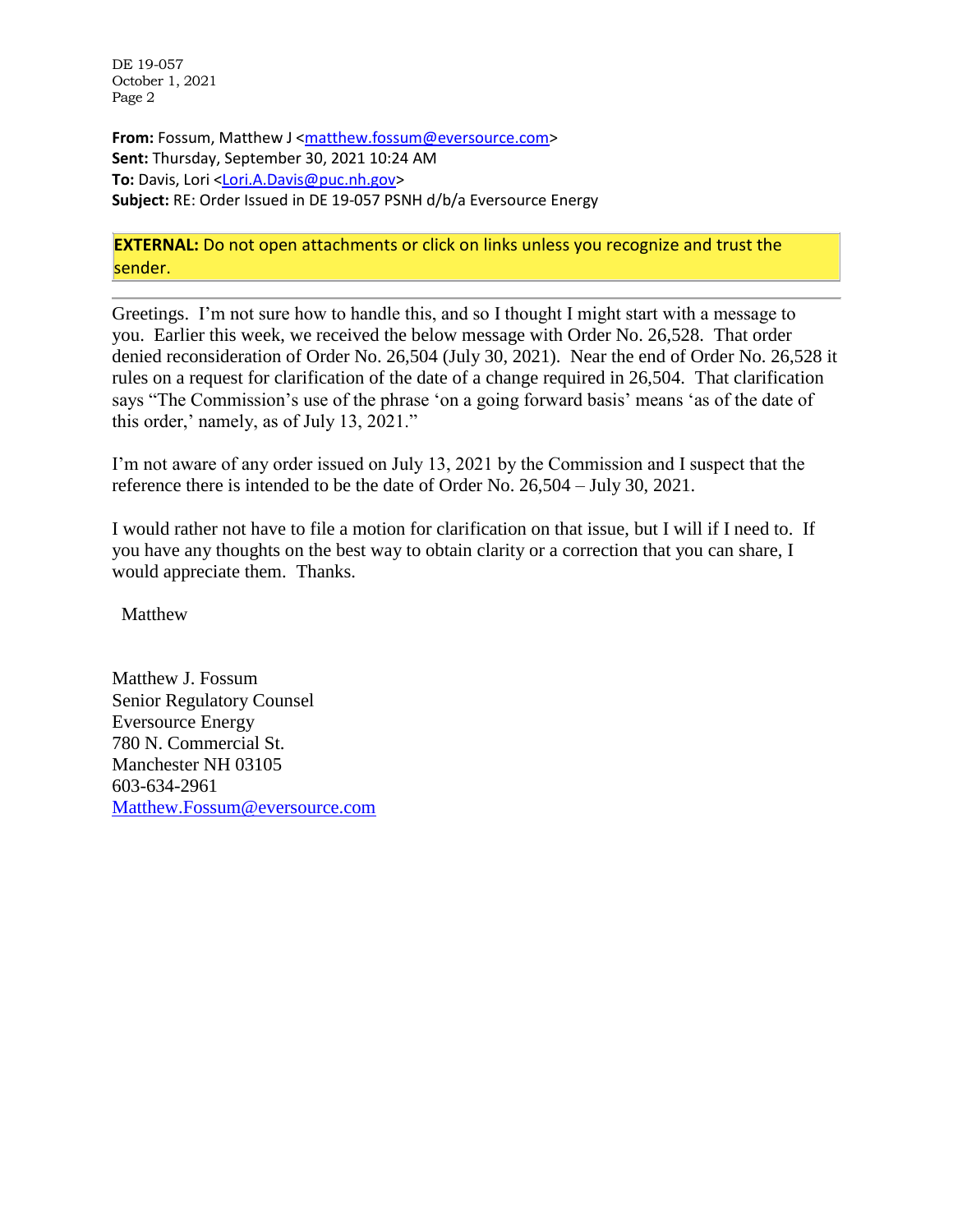## Service List - Docket Related

Docket# : 19-057

Printed: 10/1/2021

Email Addresses

ClerksOffice@puc.nh.gov mbirchard@keyesfox.com aboyd@acadiacenter.org brianna@cleanenergynh.org kelly@cleanenergynh.org brian.d.buckley@energy.nh.gov rburke@nhla.org richard.t.chagnon@energy.nh.gov jessica.chiavara@eversource.com john@johncoffman.net roger@fsconline.com kristi.davie@eversource.com allen.desbiens@eversource.com paul.b.dexter@energy.nh.gov jdonahue@preti.com pearl.donohoo-vallett@brattle.com jay.e.dudley@energy.nh.gov stephen.r.eckberg@energy.nh.gov eemerson@primmer.com sam@cleanenergynh.org matthew.fossum@eversource.com thomas.c.frantz@energy.nh.gov mhorne@hcc-law.com tklaes@blueridgecs.com donald.kreis@oca.nh.gov erica.menard@eversource.com karen.j.moran@energy.nh.gov scott@sjmuellerlaw.com dmullinax@blueridgecs.com elizabeth.r.nixon@energy.nh.gov amanda.o.noonan@energy.nh.gov ocalitigation@oca.nh.gov rebecca.ohler@des.nh.gov rorie.e.patterson@energy.nh.gov melissa.price@eversource.com agustin.ros@brattle.com sanem.sergici@brattle.com christopher.skoglund@des.nh.gov